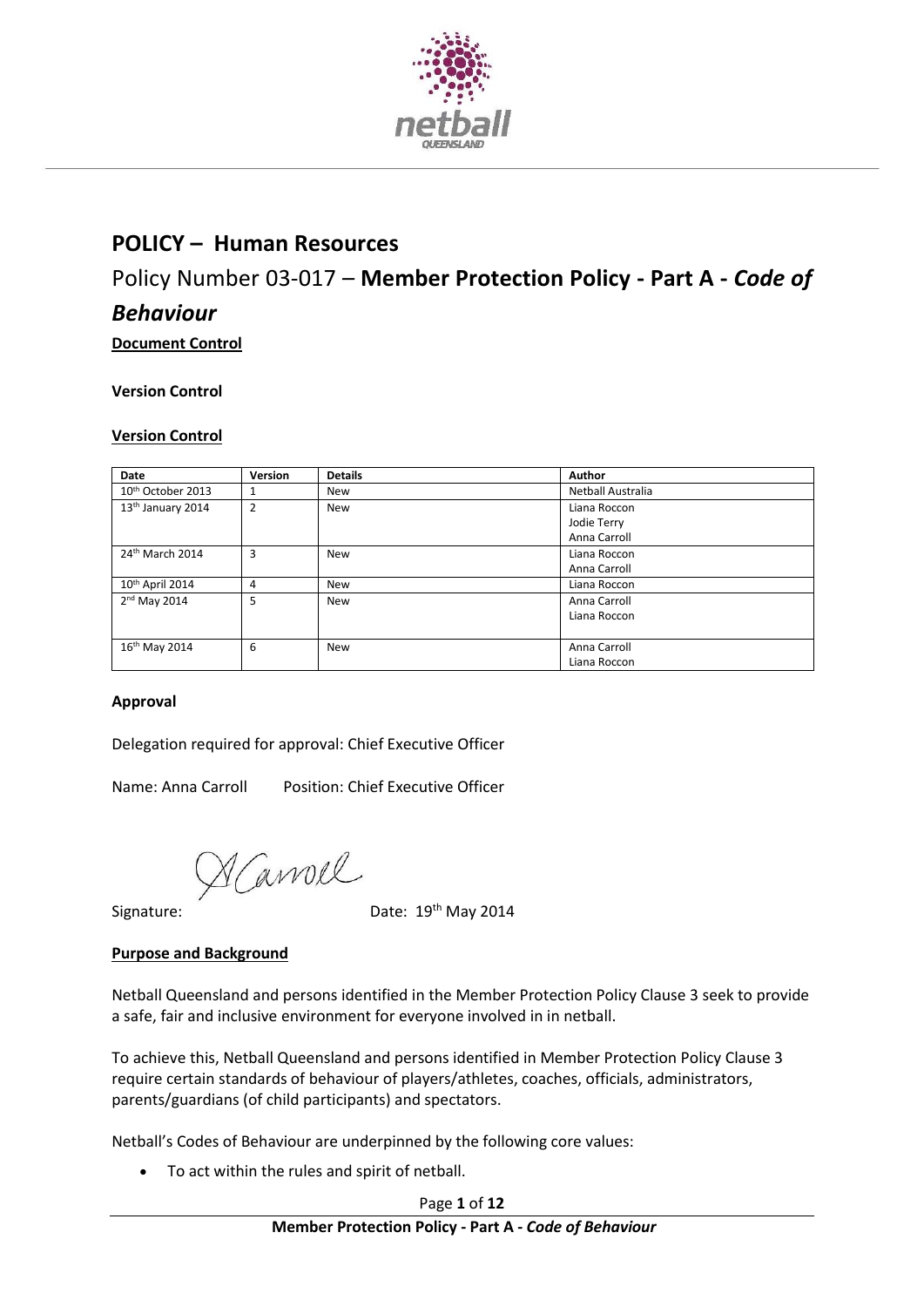- To display respect and courtesy towards everyone involved in netball and prevent discrimination and harassment.
- To prioritise the safety and well-being of children and young people involved in netball.
- To encourage and support opportunities for participation in all aspects of netball.

#### **ATTACHMENTS**

**ATTACHMENT A1: GENERAL CODE OF BEHAVIOUR ATTACHMENT A2: ADMINISTRATOR CODE OF BEHAVIOUR ATTACHMENT A3: COACH CODE OF BEHAVIOUR ATTACHMENT A4: JUNIOR PLAYER CODE OF BEHAVIOUR ATTACHMENT A5: SENIOR PLAYER CODE OF BEHAVIOUR ATTACHMENT A6: UMPIRE CODE OF BEHAVIOUR ATTACHMENT A7: PARENT/ GUARDIAN CODE OF BEHAVIOUR ATTACHMENT A8: SPECTATOR CODE OF BEHAVIOUR ATTACHMENT A9: BENCH OFFICIALS CODE OF BEHAVIOUR ATTACHMENT A10: MEDIA CODE OF BEHAVIOUR**

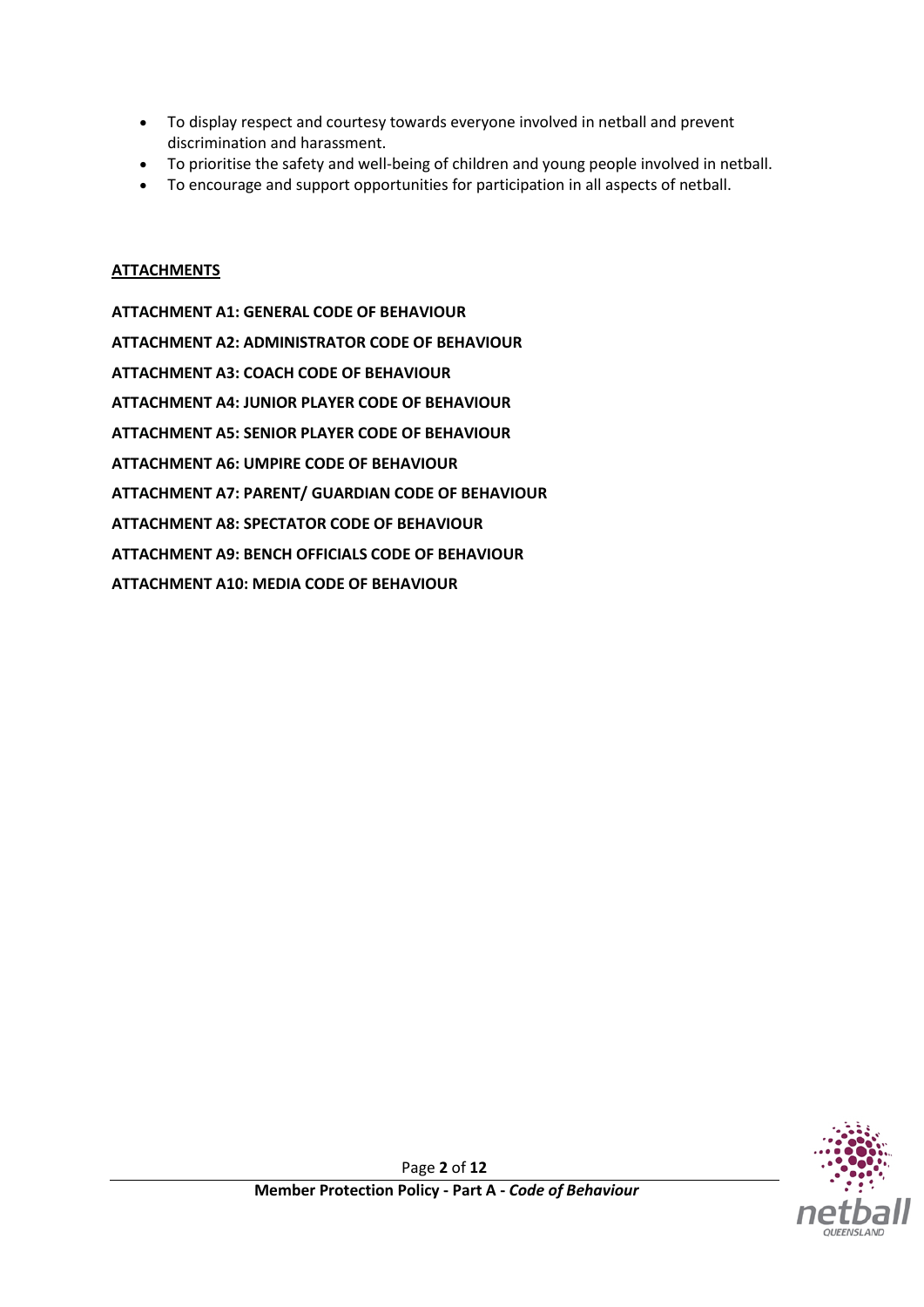#### **ATTACHMENT A1: GENERAL CODE OF BEHAVIOUR**

As a person required to comply with this Policy, you must meet the following requirements with regard to your conduct during any activity held or sanctioned by Netball Queensland and persons identified in the Member Protection Policy Clause 3.

- 1. Treat all persons with respect and courtesy and have proper regard for their dignity, rights and obligations.
- 2. Be ethical, fair, considerate and honest in all dealings with others.
- 3. Make a commitment to providing quality service.
- 4. Operate within the rules and spirit of the sport including national and state guidelines, constitution and policies which govern Netball Queensland and persons identified in the Member Protection Policy Clause 3.
- 5. Do not use your involvement with netball to promote your own beliefs, behaviours or practices where these are inconsistent with those of Netball Queensland and persons identified in the Member Protection Policy Clause 3.
- 6. Demonstrate a high degree of individual responsibility especially when dealing with persons less than 18 years of age, as your words and actions are an example.
- 7. Always place the safety and welfare of children above other considerations.
- 8. Avoid unaccompanied and unobserved activities with persons less than 18 years of age, wherever possible.
- 9. Comply with all relevant Australian laws (Federal and State), particularly anti-discrimination and child protection laws
- 10. Refrain from any behaviour that may bring Netball Queensland and persons identified in the Member Protection Policy Clause 3 into disrepute.
- 11. Provide a safe environment for the conduct of the activity.
- 12. Show concern and caution towards others who may be sick or injured.
- 13. Be a positive role model.
- 14. Be responsible and accountable for your conduct.
- 15. Abide by the relevant Netball Queensland role-specific codes of behaviour and understand the repercussions if you breach, or are aware of any breaches of this Code of Behaviour.

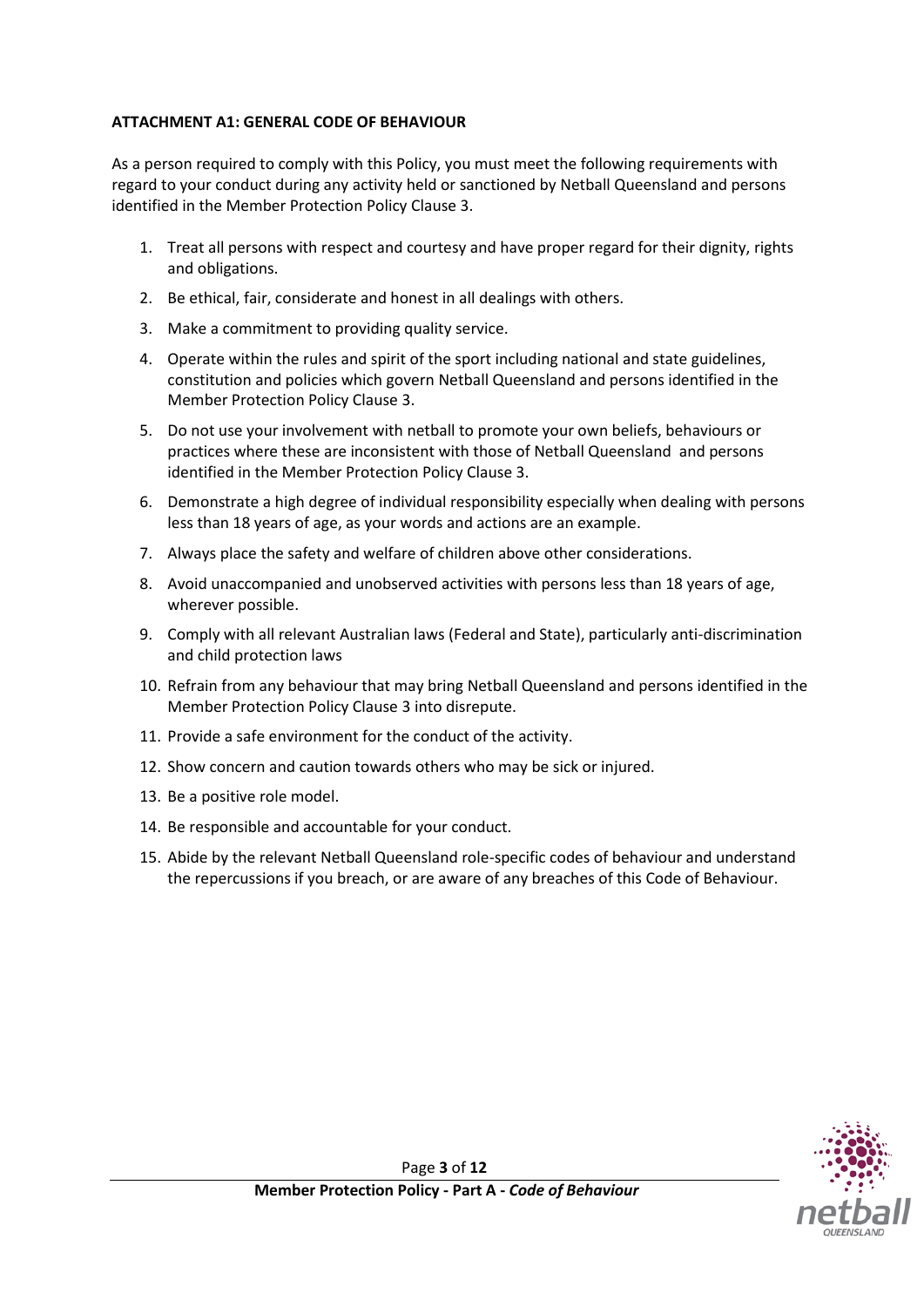#### **ATTACHMENT A2: ADMINISTRATOR CODE OF BEHAVIOUR**

In addition to Netball Queensland's General Code of Behaviour, you must meet the following requirements with regard to your conduct during any activity held by or under the auspices of Netball Queensland and persons identified in the Member Protection Policy Clause 3 in your role as an Administrator.

- 1. Be fair, considerate and honest in all dealings with others.
- 2. Be professional in, and accept responsibility for your actions. Your language, presentation, manners and punctuality should reflect high standards.
- 3. Resolve conflicts fairly and promptly through established procedures.
- 4. Maintain strict impartiality.
- 5. Be aware of your legal responsibilities.
- 6. Develop a positive sport environment by allowing for the special needs of the players (especially children), by emphasising enjoyment and by providing appropriate development and competitive experiences.
- 7. Involve players in the planning, leadership, evaluation and decision-making relating to the activity.
- 8. Ensure activities, equipment and facilities are safe and appropriate to the ability level of participating players. Activities, rules, equipment, lengths of games and training schedules should take into consideration the age, ability and maturity level of participating players.
- 9. Ensure that everyone (administrators, coaches, players, umpires, parents, spectators, sponsors and physicians) emphasise fair play in netball activities and games.
- 10. Where appropriate, distribute a Code of Behaviour sheet to coaches, players, umpires, parents, spectators and the media.

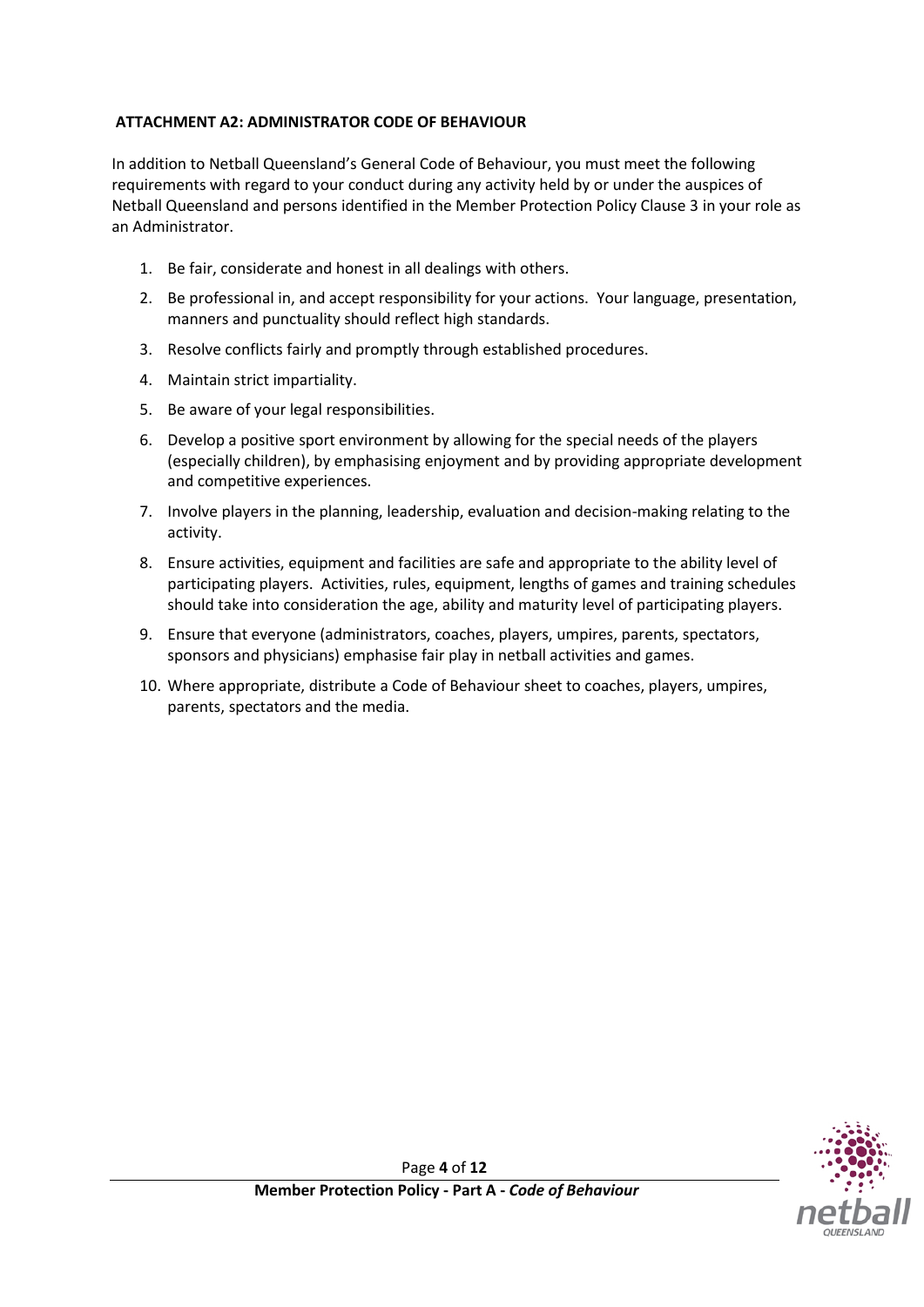## **ATTACHMENT A3: COACH CODE OF BEHAVIOUR**

In addition to Netball Queensland's General Code of Behaviour, you must meet the following requirements with regard to your conduct during any activity held by or under the auspices of Netball Queensland and persons identified in the Member Protection Policy Clause 3 in your role as a Coach.

- 1. Operate within the rules and spirit of netball, promoting fair play over winning at any cost.
- 2. Encourage and support opportunities for people to learn appropriate behaviour and skills.
- 3. Support opportunities for participation in all aspects of the sport.
- 4. Treat each person as an individual.
- 5. Display control and courtesy to all involved with the sport
- 6. Respect the rights and worth of every person regardless of their gender, ability, cultural background or religion.
- 7. Respect the decisions of umpires, officials, coaches and administrators in the conduct of the sport.
- 8. Wherever practical, avoid unaccompanied and unobserved one-on-one activity (when in a supervisory capacity or where a power imbalance will exist) with people less than the age of 18 years.
- 9. Adopt appropriate and responsible behaviour in all interactions.
- 10. Adopt responsible behaviour in relation to alcohol and other drugs.
- 11. Act with integrity and objectivity, and accept responsibility for your decisions and actions.
- 12. Ensure your decisions and actions contribute to a safe environment.
- 13. Ensure your decisions and actions contribute to a harassment free environment.
- 14. Do not tolerate harmful or abusive behaviour.
- 15. Place the safety and welfare of the athletes above all else.
- 16. Help each person (athlete, umpire etc) reach their potential respect the talent, developmental stage and goals of each person and compliment and encourage with positive and supportive feedback.
- 17. Any physical contact with a person should be appropriate to the situation and necessary for the person's skill development.
- 18. Be honest and do not allow your qualifications to be misrepresented.

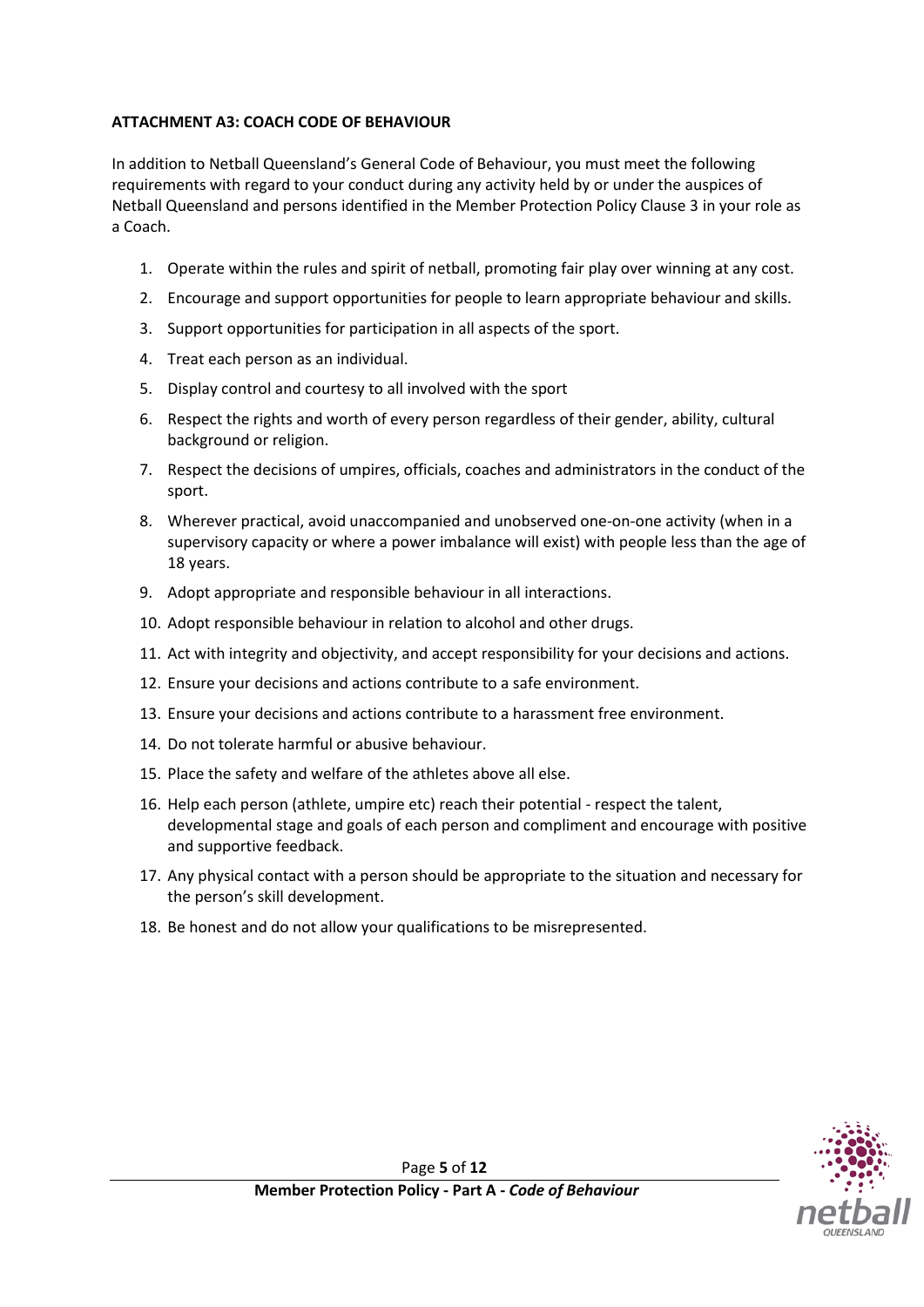## **ATTACHMENT A4: JUNIOR PLAYER CODE OF BEHAVIOUR**

In addition to Netball Queensland's General Code of Behaviour, you must meet the following requirements with regard to your conduct during any activity held by or under the auspices of Netball Queensland and persons identified in the Member Protection Policy Clause 3 in your role as a Junior Player.

- 1. Participate because you enjoy it, not just to please parents and coaches.
- 2. Play by the rules
	- Know the rules.
- 3. Participate fairly and safely.
- 4. Abide by decisions, without argument or bad temper
	- Captains have the right to approach an umpire during an interval or after the game for clarification of any rule
	- Approach the umpire in a courteous and polite way.
- 5. Co-operate with your coach, and other players
	- Verbal abuse of officials or other players, deliberately fouling or provoking an opponent and throwing/ damaging equipment is not acceptable or permitted
	- Treat all players as you would like to be treated
	- Ensure that at all times your behaviour is fair
	- Be a patient and enthusiastic supporter of fellow players.
- 6. Applaud all good play, by your own team and opponents.
- 7. Be a responsible team member
	- Always be on time
	- Encourage and assist all players
	- Attend all training sessions
	- Ensure you always bring the appropriate uniform and equipment to training and/ or matches.
- 8. Do not engage in practices that affect sporting performance (alcohol, tobacco and drug use).
	- Respect and acknowledge the contribution of those who create the opportunity for you to play
	- Volunteers (scorers, coaches, timekeepers, administrators and umpires).

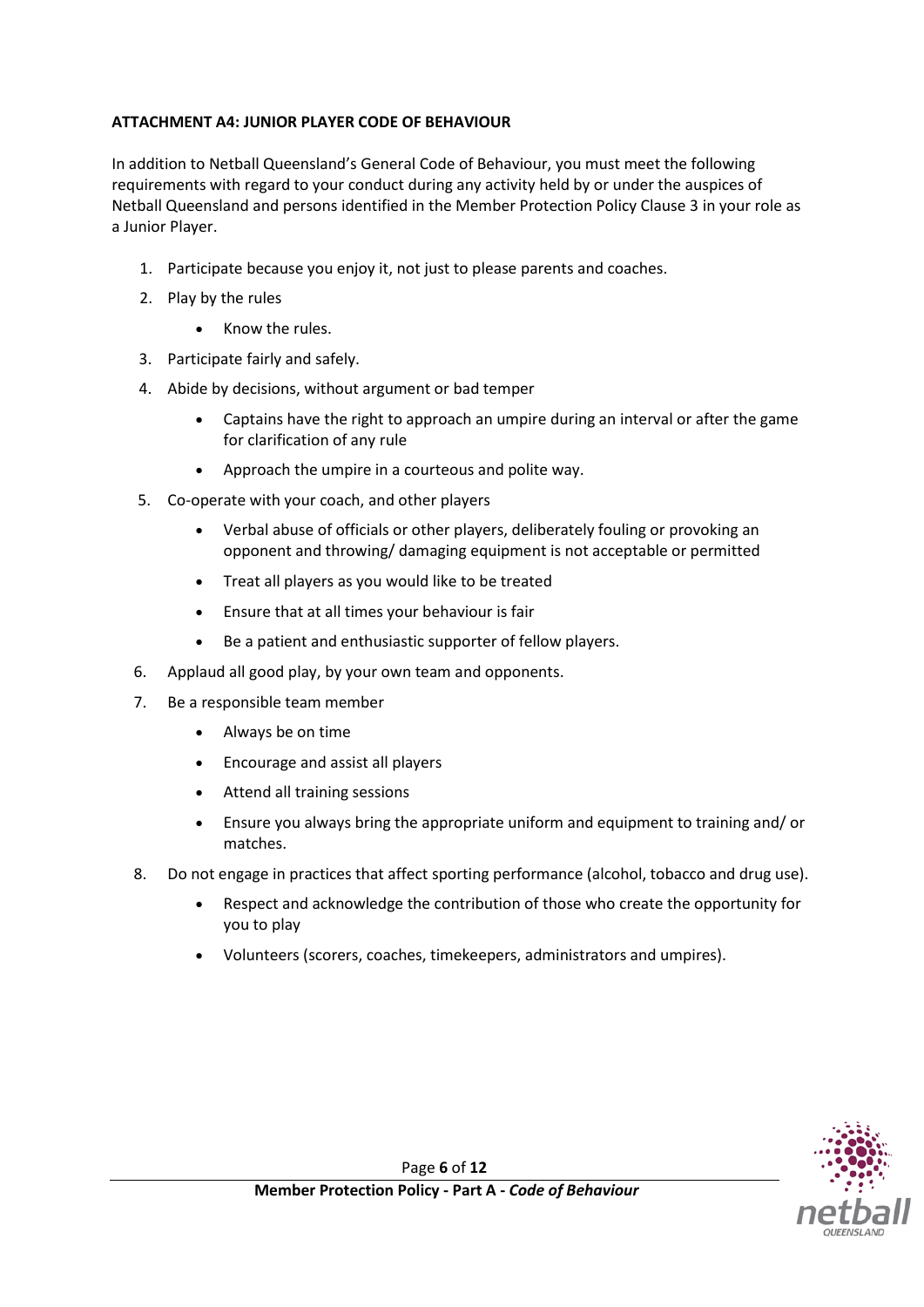## **ATTACHMENT A5: SENIOR PLAYER CODE OF BEHAVIOUR**

In addition to Netball Queensland's General Code of Behaviour, you must meet the following requirements with regard to your conduct during any activity held by or under the auspices of Netball Queensland and persons identified in the Member Protection Policy Clause 3 in your role as a Senior Player.

- 1. Respect the rights, dignity and worth of fellow players, coaches, officials and spectators.
- 2. Refrain from conduct which could be regarded as sexual or other Harassment.
- 3. Respect the talent, potential and development of fellow players and competitors.
- 4. Care and respect the uniform and equipment provided to you.
- 5. Be frank and honest with your coach concerning illness and injury and your ability to train and play fully.
- 6. Conduct yourself in a responsible manner relating to language, temper and punctuality.
- 7. Maintain a high standard of personal behaviour at all times.
- 8. Abide by the rules and respect the decision of the umpires. Be courteous and use the correct process when seeking a rule clarification.
- 9. Be honest in your attitude and preparation to training. Work equally hard for yourself and your team.
- 10. Co-operate with coaches and staff in relation to programs that adequately prepare you for competition.
- 11. Do not engage in practices that affect sporting performance (alcohol, tobacco and drug use).

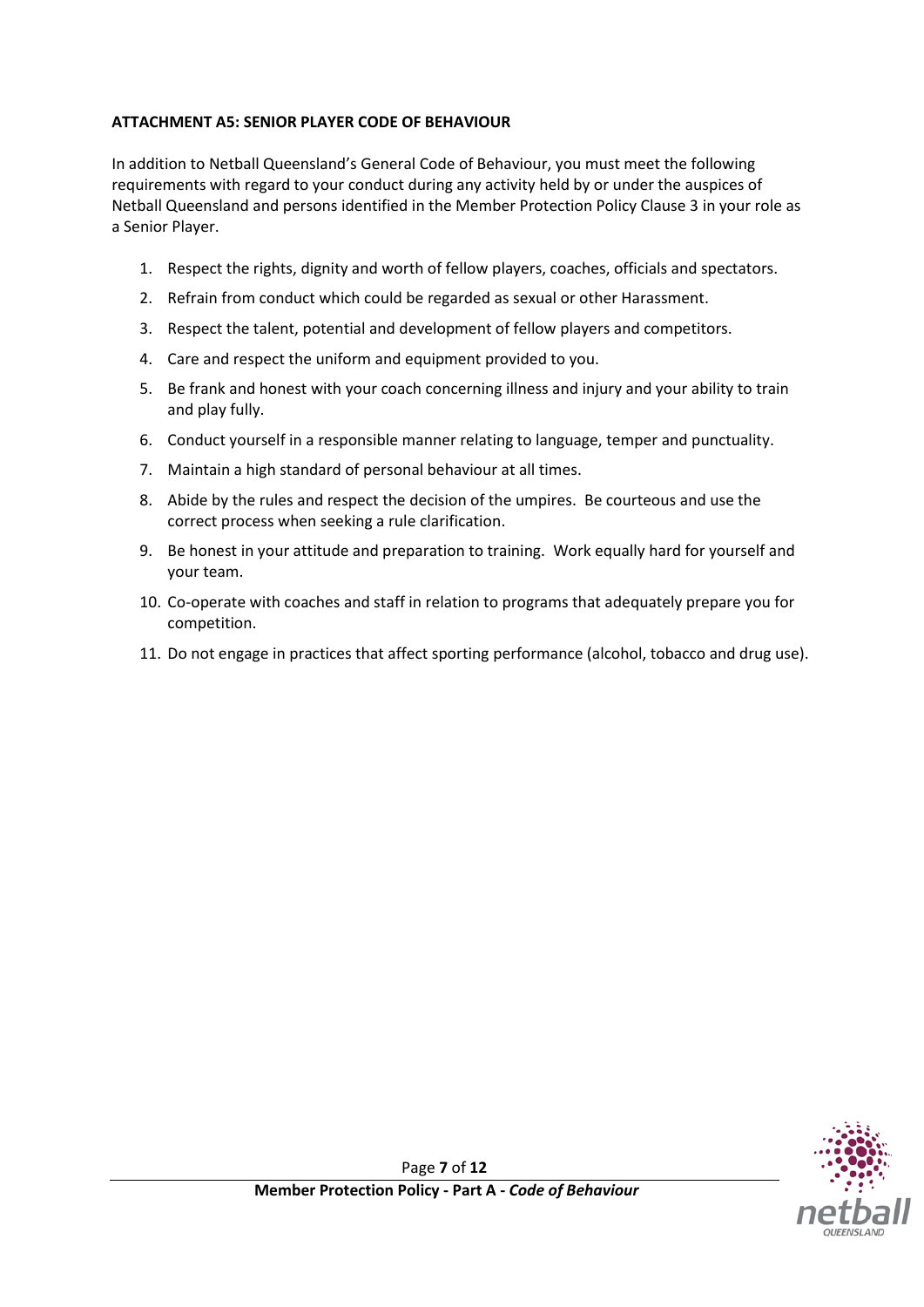## **ATTACHMENT A6: UMPIRE CODE OF BEHAVIOUR**

In addition to Netball Queensland's General Code of Behaviour, you must meet the following requirements with regard to your conduct during any activity held by or under the auspices of Netball Queensland and persons identified in the Member Protection Policy Clause 3 in your role as an Umpire.

- 1. Umpire in accordance with the Official Rules of the Game.
- 2. Treat all players, coaches, match officials and other umpires with respect.
- 3. Place the safety and welfare of the players above all else.
	- Ensure the court and its surrounds are compliant with the rules.
	- Take appropriate action to manage dangerous play.
- 4. Maintain a high standard of personal behaviour at all times.
- 5. Be a positive role model through behaviour and personal appearance projecting a favourable image of netball and umpiring at all times.
- 6. Be courteous, respectful and open to discussion and interaction.
- 7. Maintain or improve your current performance level and seek continual improvement.

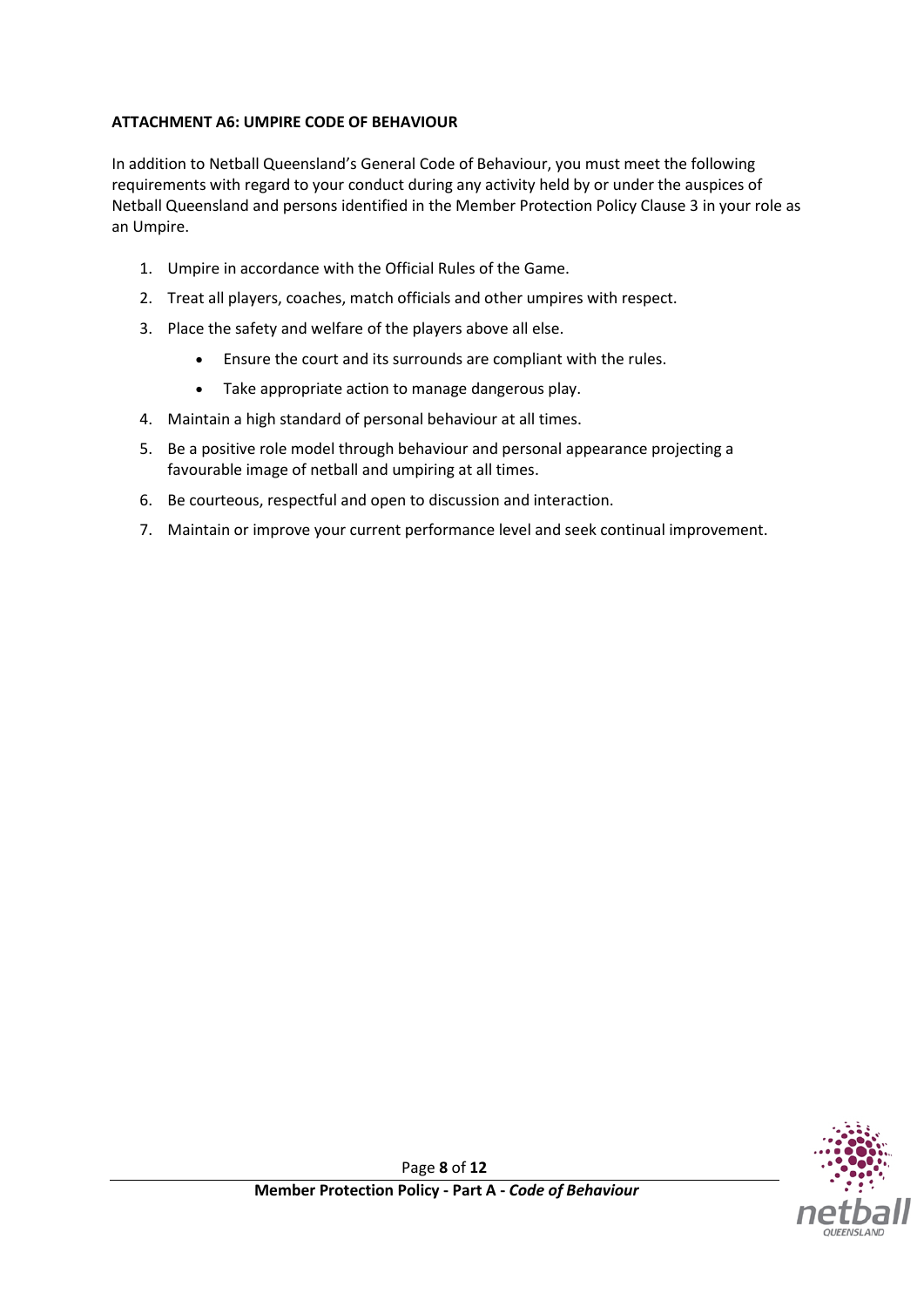## **ATTACHMENT A7: PARENT/ GUARDIAN CODE OF BEHAVIOUR**

In addition to Netball Queensland's General Code of Behaviour, you must meet the following requirements with regard to your conduct during any activity held by or under the auspices of Netball Queensland and persons identified in the Member Protection Policy Clause 3 in your role as a Parent/Guardian.

- 1. If your child is interested, encourage them to participate in the appropriate netball activity. However, if your child is not willing to participate, do not force him or her. Remember, children are involved in organised activity for their enjoyment, not yours.
- 2. Focus upon your child's efforts and performance rather than the overall outcome of the event. This assists your child in setting realistic goals related to his/ her ability by reducing the emphasis on winning.
- 3. Teach your child that an honest effort is as important as victory, so that the result of each game is accepted without undue disappointment.
- 4. Encourage your child to play always according to the rules.
- 5. Never ridicule or yell at a child for making a mistake or losing a game.
- 6. Remember that children learn best from example. Applaud good play by all players.
- 7. If you disagree with an umpire or coach raise the issue through the appropriate channels rather than question their judgment and honesty in public.
- 8. Support all efforts to remove verbal and physical abuse.
- 9. Recognise and respect the value and importance of volunteer administrators, coaches and umpires. They give up their time and resources to provide recreational activities for players and deserve your support.
- 10. Be a model of good sports behaviour for children to copy.
- 11. Be courteous in communication with administrators, coaches, players and umpires. Teach children to do likewise.
- 12. Support the use of age appropriate development activities and modified rules.

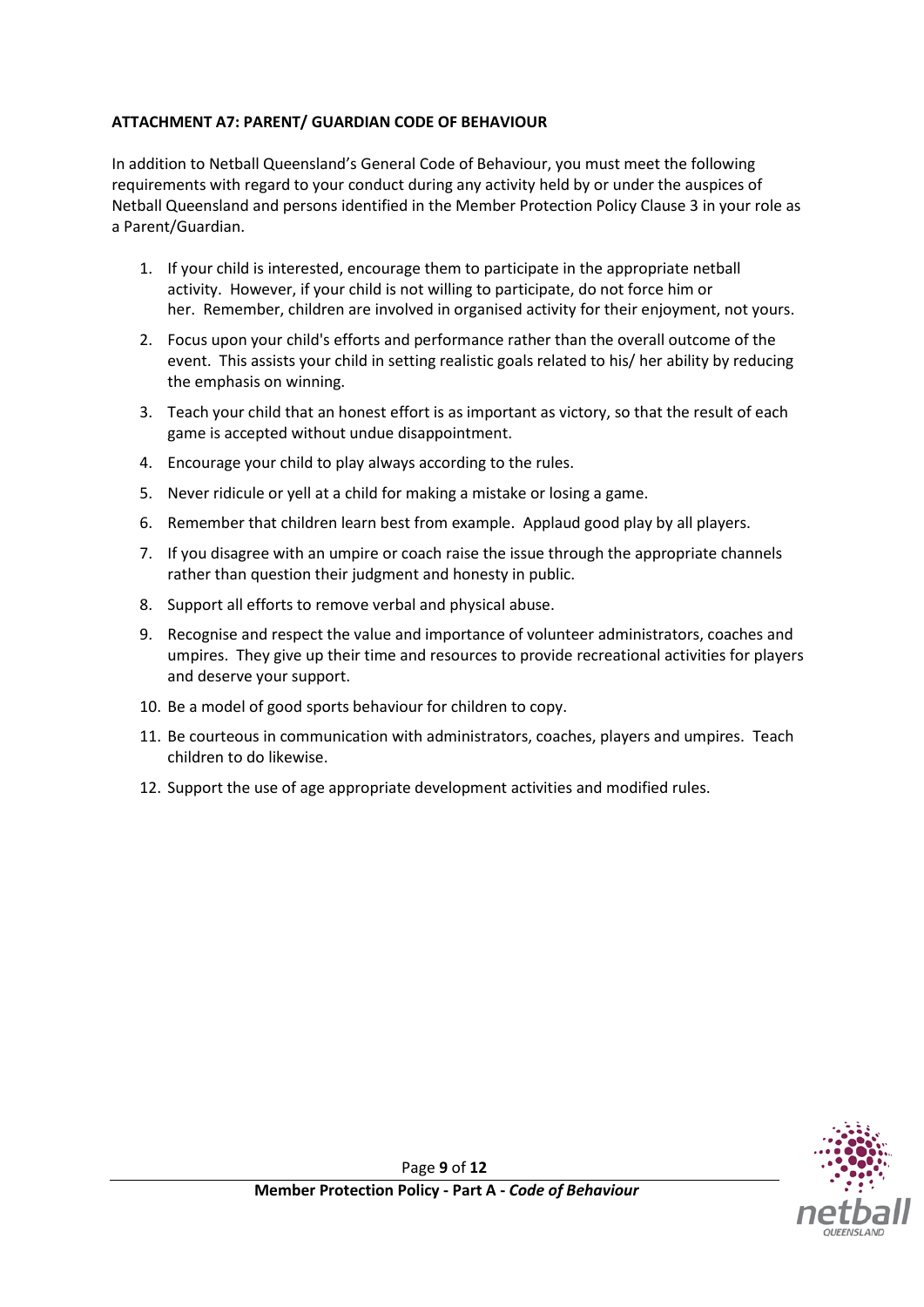## **ATTACHMENT A8: SPECTATOR CODE OF BEHAVIOUR**

In addition to Netball Queensland's General Code of Behaviour, you must meet the following requirements with regard to your conduct during any activity held by or under the auspices of Netball Queensland and persons identified in the Member Protection Policy Clause 3 in your role as a Spectator.

- 1. Most players (in particular children) participate in netball activities for fun. They are not participating for entertainment of spectators only.
- 2. Applaud good performance and efforts by all players. When watching a game congratulate both teams on their performance regardless of the game's outcome.
- 3. Respect the umpires' and coaches' decisions. If there is a disagreement, follow the appropriate procedure in order to question the decision and teach children to do likewise.
- 4. Never ridicule or scold a player for making a mistake during a competition. Positive comments are motivational.
- 5. Condemn the use of violence in any form, be it by administrators, coaches, players, umpires or parents/ guardians.
- 6. Show respect for your team's coach, the umpire and opponents. Without them there would be no game.
- 7. Encourage players to play according to the rules and the official decisions, and develop your own knowledge of the rules.
- 8. Demonstrate appropriate social behaviour by refraining from using foul language, harassing administrators, coaches, players or umpires.
- 9. Support the use of age appropriate development activities and modified rules.

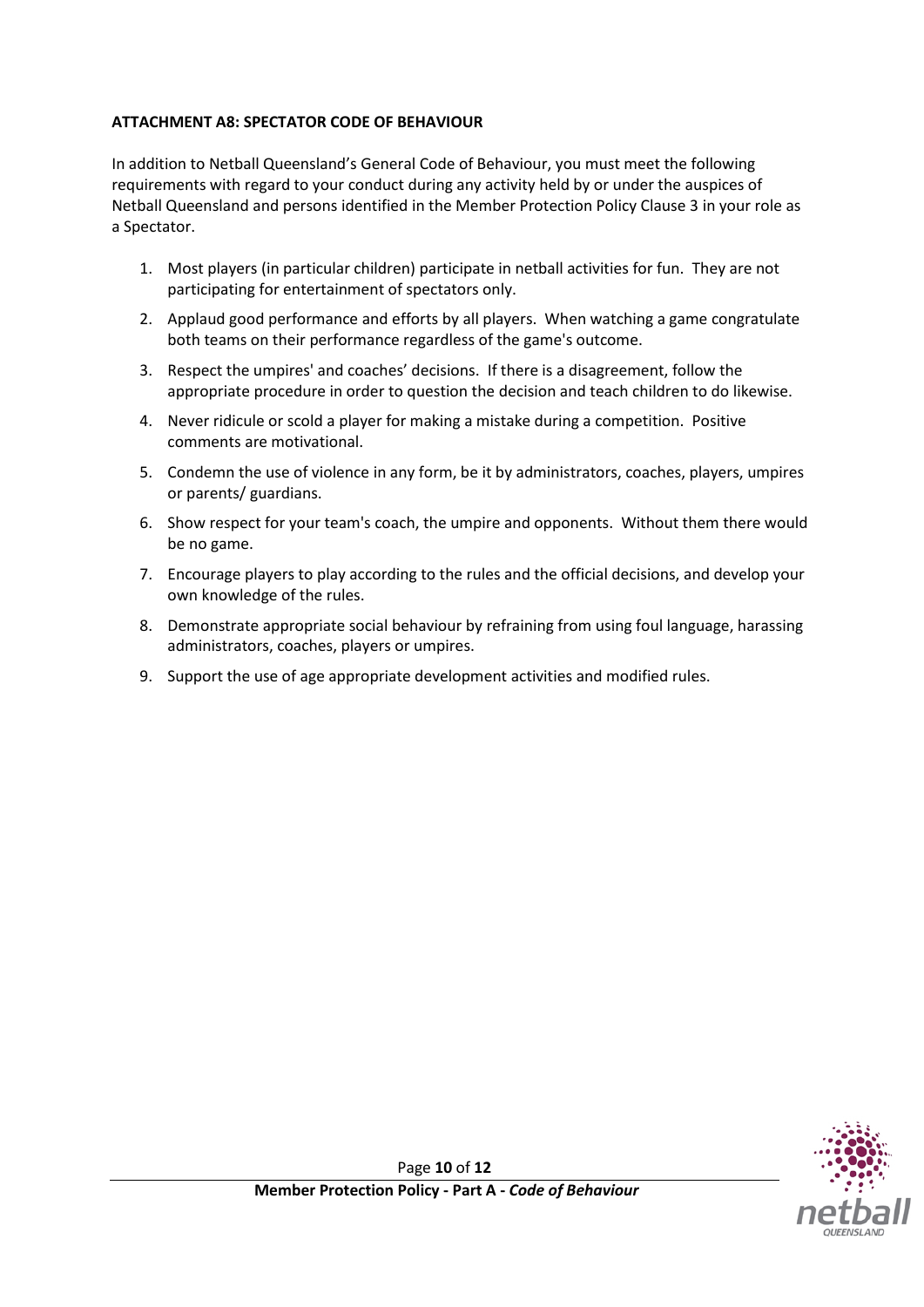#### **ATTACHMENT A9: BENCH OFFICIALS CODE OF BEHAVIOUR**

In addition to Netball Queensland's General Code of Behaviour, you must meet the following requirements with regard to your conduct during any activity held by or under the auspices of Netball Queensland and persons identified in the Member Protection Policy Clause 3 in your role as a Technical Official.

- 1. Officiate in accordance with the Official Rules of the Game and Event/Competition Guidelines.
- 2. Treat all players, coaches, umpires and other match officials with respect.
- 3. Act with integrity and objectivity, and accept responsibility for your decisions and actions.
- 4. Be consistent and impartial when making decisions.
- 5. Maintain a high standard of personal behaviour at all times.
- 6. Be a positive role model through behaviour and personal appearance projecting a favourable image of netball and officiating at all times.
- 7. Be courteous, respectful and open to discussion and interaction.
- 8. Maintain or improve your current performance level and seek continual improvement.